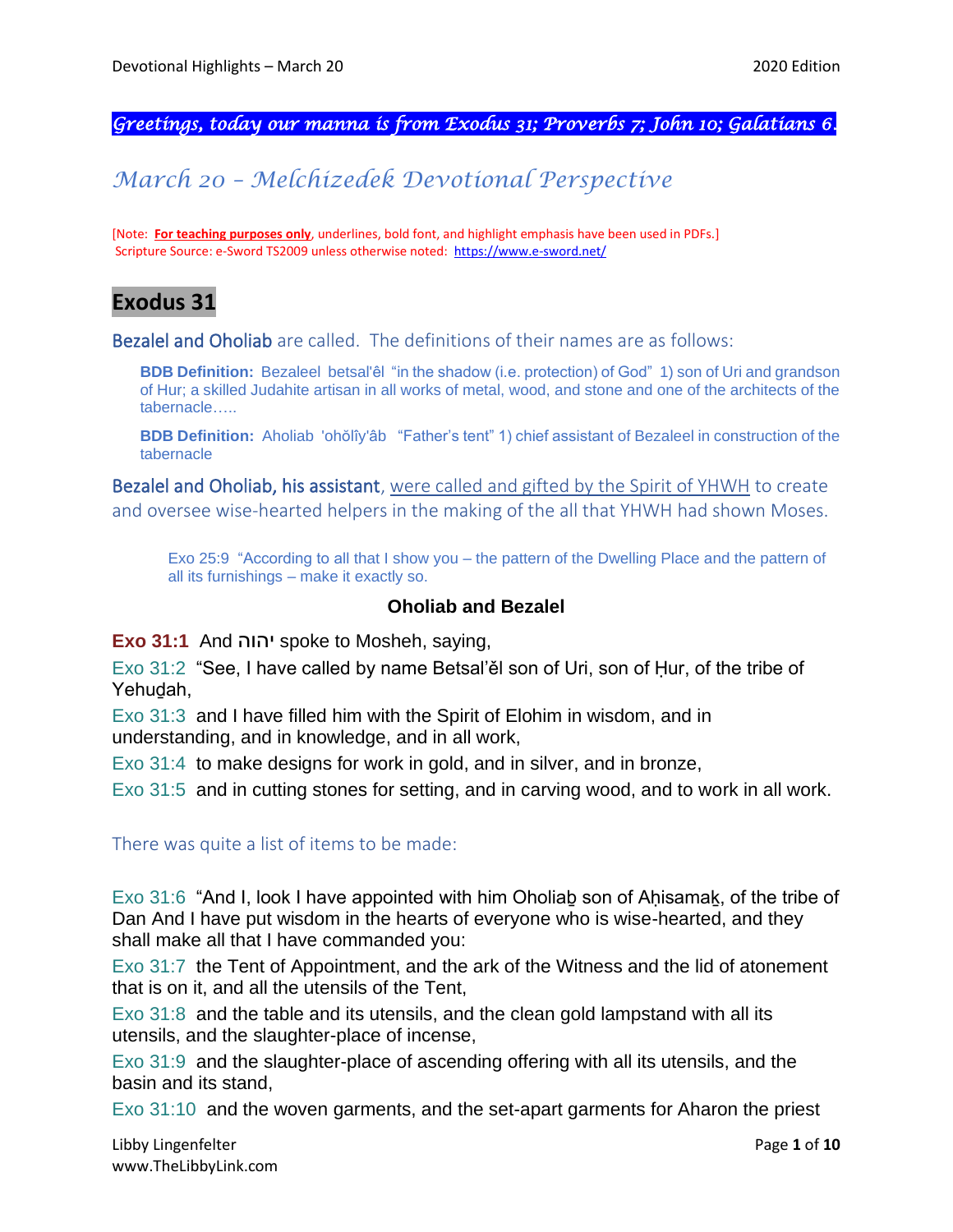and the garments of his sons, for serving as priests,

Exo 31:11 and the anointing oil and sweet incense for the Set-apart Place. According to all that I have commanded you, they are to do."

Moses is then given specific instructions for the children of Israel about keeping the Sabbath. It was a sign between YHWH that they had been 'set apart' to Him. Keeping the Sabbath was part of the Book of the Covenant; but the instructions here, are also in the Book of the Law. They read a little different than when first given in Ex. 20:12; 20:20. Now, they are warned that anyone profaning the Sabbath would be put to death Ex. 31:14-15.

#### **TS2009 Notes: Sabbath (Seventh Day of the Week)**

This day was blessed and set apart by Elohim at creation (Ber 2:2-3 / Gen\_2:2-3). Later on it was instituted as the sign of the everlasting covenant between Elohim and His people, a sign that He sets them apart, an everlasting sign (Shem 31:13-17 / Exo\_31:13-17, Yeḥez 20:12-20 / Eze\_20:12-20). Sabbath-keeping is one of the Ten Words of the Covenant, standing forever, settled forever in heaven, founded forever (Teh 89:34 / Psa\_89:34, Teh 111:8-9 / Psa\_111:8-9, Teh 119:89 / Psa\_119:89). We would like to point out the following:

(1) יהושע **kept the Sabbath** (Luk\_4:16, Yn 15:10 / Joh\_15:10), and the women who were taught by Him still kept it at the time of Messiah's burial (Lq 23:56 / Luk\_23:56).

(2**) Sha'ul kept it** (Ma 13:14 / Act\_13:14, Ma 13:42-44 / Act\_13:42-44, Ma 17:2 / Act\_17:2, Ma 18:4 / Act 18:4 and Ma 18:11 / Act 18:11).

(3) **Ludia and the women kept it** (Ma 16:13 / Act\_16:13).

(4) In Heb\_4:9 we are again reminded of the necessity of keeping the Sabbath!

(5) Finally: At the end of the age (Yesh 66), we read in verse 23 Isa\_66:23 that the Sabbath shall still be kept.

For further reading see *From Sabbath to Sunday* by Sauele Bacchiocchi and *Come out of her My people*, by C.J. Koster.

Chapter 31 closes with Moses being given two stone tablets written by the finger of **Eloah.** At this point, this would have been the  $2<sup>nd</sup>$  set of tablets as best can be determined. All the 'added' Book of the Law would be written by Moses and upon completion, placed beside the Ark of the Covenant in Deut. 31:26. The Book of the Law would stand as a witness against them. The Book of the Law was 'added' since the Book of the Covenant had already been blood-ratified; meaning no one could add to or take away from the covenant since it had been blood-ratified and confirmed.

Deu 31:24 And it came to be, when Mosheh had completed writing the Words of this Torah in a book, until their completion, Deu 31:25 that Mosheh commanded the Lěwites, who bore the ark of the covenant of יהוה, saying,

Deu 31:26 "**Take this Book of the Torah [Law],** and you shall **place it beside** the **ark of the**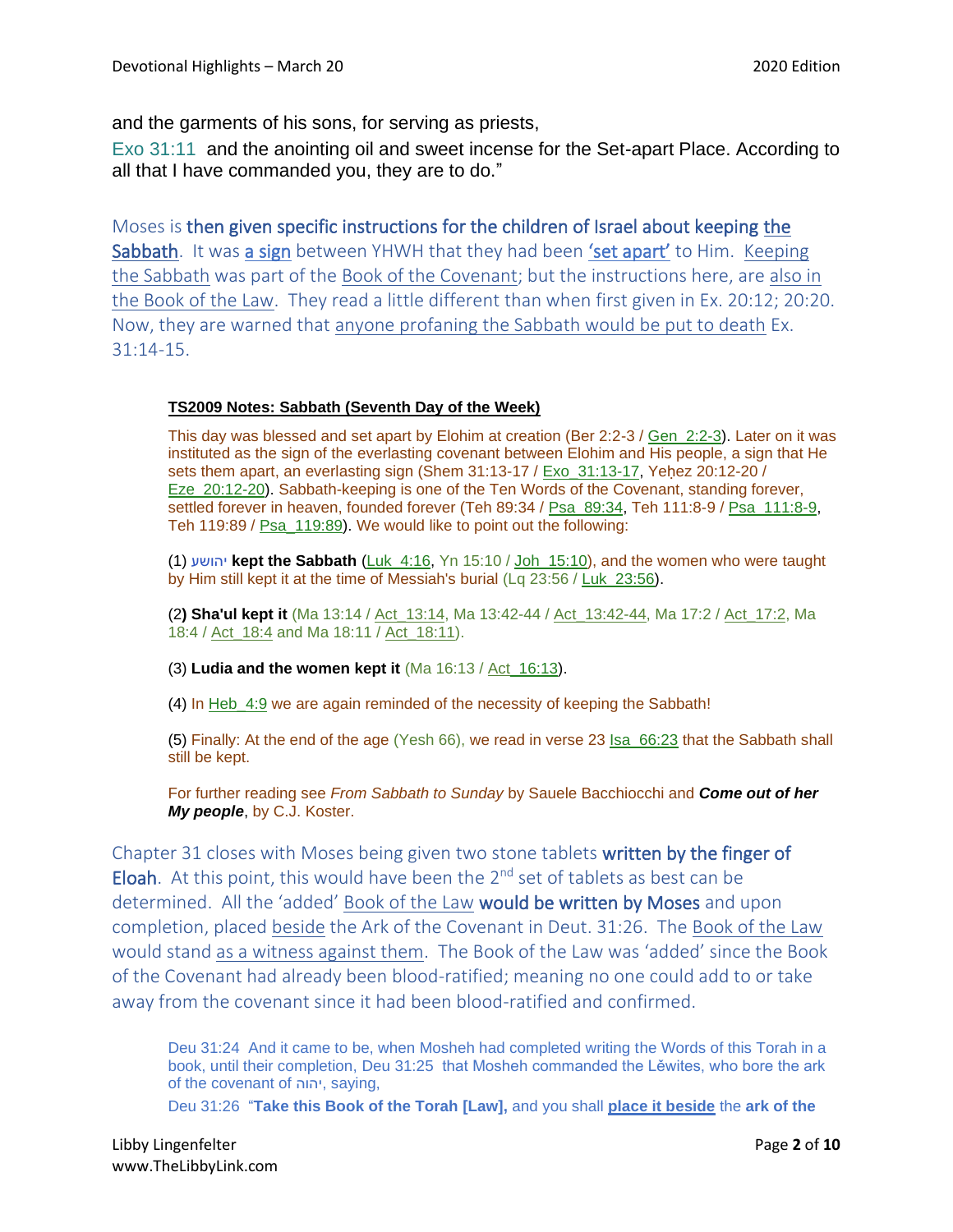**covenant** of יהוה your Elohim, and it shall be there as **a witness against you**, Deu 31:27 for I myself know your rebellion and your stiff neck. See, while I am still alive with you today, you have been rebellious against יהוה, then how much more after my death?

-------------

Gal 3:10 For as many as are of **works of Torah [Law]** are under the curse, for it has been written, **"Cursed is everyone who does not continue in all that has been written in the Book of the Torah [Law], to do them."** Deu\_27:26.

Gal 3:11 And that **no one is declared right by Torah [Law]** before Elohim is clear, for **"The righteous shall live by belief."** Hab\_2:4.

Now, by FAITH, we are made righteous through Yahusha HaMashiach. We are no longer 'under the curse' but now live in Covenant Torah.

### **The Sabbath**

Exo 31:12 And יהוה spoke to Mosheh, saying,

Exo 31:13 "And you, speak to the children of Yisra'ěl, saying, 'My Sabbaths you are to guard, by all means, for it is a sign<sup>a</sup> between Me and you throughout your generations, to know that I, יהוה, am setting you apart. Footnote: <sup>a</sup>Also see Eze 20:12 and Eze\_20:20.

Exo 31:14 'And you shall guard the Sabbath, for it is set-apart to you. Everyone who profanes it shall certainly be put to death, for anyone who does work on it, that being shall be cut off from among his people.

Exo 31:15 'Six days work is done, and on the seventh is a Sabbath of rest, set-apart to יהוה. Everyone doing work on the Sabbath day shall certainly be put to death.

Exo 31:16 'And the children of Yisra'ěl shall guard the Sabbath, to perform the Sabbath throughout their generations as an everlasting covenant.

Exo 31:17 'Between Me and the children of Yisra'ěl it is a sign forever. For in six days יהוה made the heavens and the earth, and on the seventh day He rested and was refreshed.' "

Exo 31:18 And when He had ended speaking with him on Mount Sinai, He gave Mosheh two tablets of the Witness, tablets of stone, written with the finger of Elohim.

## **Proverbs 7**

In Proverbs 7 we read the warning against the adulteress. But wait a minute, hasn't Proverbs 5 & 6 already addressed adultery? Yes, but this warns against the adulteress. An adulteress is under the influence of a demonic spirit. From my studies, the adulteress is directly connected to the spirit of Jezebel and/or Delilah.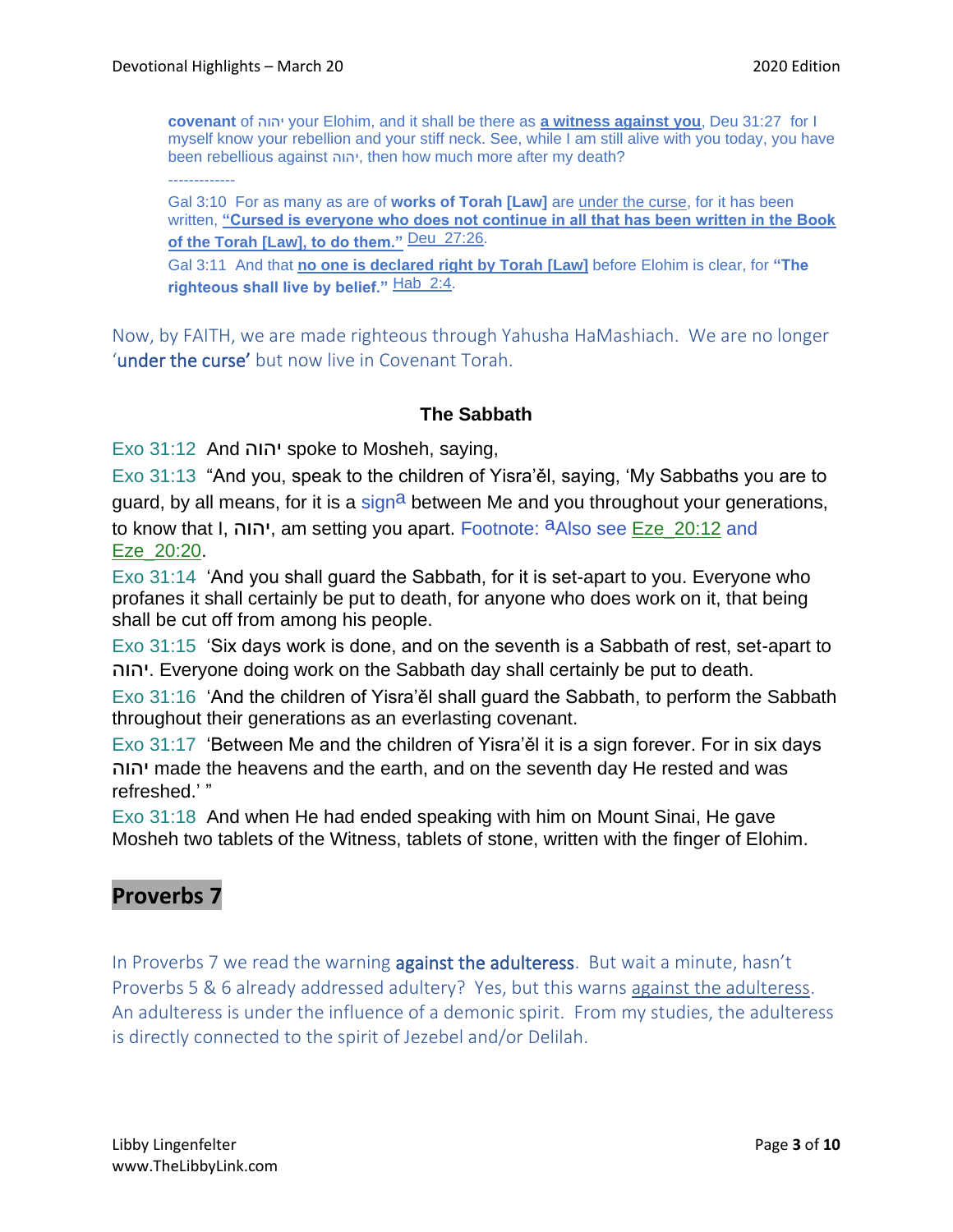The adulteress spirit works through many avenues and is in many places. The adulteress spirit works through the flesh and sets his/her enticing snares on street corners; in work places; on bill boards; in commercials; in magazines; in books; in movies; in clothing (or lack thereof); in music; in strong drink and wine; in perfumes; in fine fabric; and so forth.

The adulteress spirit in Proverbs 7 is working through the flesh of a woman; a married woman. She speaks of slaughterings and vows she has made; but those 'offerings', without a doubt, were given to little 'g' gods; not YHWH. She has a full arsenal to entice including 'not being caught' since her husband would not be back until the covering (covering appears to be referring to a new moon; when the moon is completely covered). Nothing is hidden that will not be revealed!

Sa tan is always trying to spoil set-apartness! Our set-apartness to YHWH is extremely special and sa tan is extremely jealous of our relationship. He will do anything he can to destroy our relationship with YHWH and to one another. He is the ultimate adulteress that prowls around seeking whom he may destroy. Being seduced by an adulteress, is like one walking into a cage with a ravenous lion.

### **Warning Against the Adulteress**

**Pro 7:1** My son, guard my words, And treasure up my commands with you.

Pro 7:2 Guard my commands and live, And my Torah as the apple of your eye.

Pro 7:3 Bind them on your fingers; Write them on the tablet of your heart.

Pro 7:4 Say to wisdom, "You are my sister," And call understanding a close friend,

Pro 7:5 To guard you against the strange woman, Against the foreigner who flatters with her words.

Pro 7:6 For at the window of my house I looked through my lattice,

Pro 7:7 And I saw among the simple, I perceived among the youths, A young man lacking heart,

Pro 7:8 Passing through the street near her corner; And he went the way to her house Pro 7:9 In the twilight, in the evening, In the black and dark night.

Pro 7:10 And look, a woman met him, Dressed like a whore, With a hidden heart.

Pro 7:11 She was boisterous and stubborn, Her feet did not stay at her own house.

Pro 7:12 Now in the street, Now in the square, And at every corner she lurks.

Pro 7:13 And she took hold of him and kissed him; She hardened her face and said to him:

Pro 7:14 "Slaughterings of peace *offerings* are with me; Today I have paid my vows.

Pro 7:15 "Therefore I came out to meet you, To earnestly seek your face, and I found you.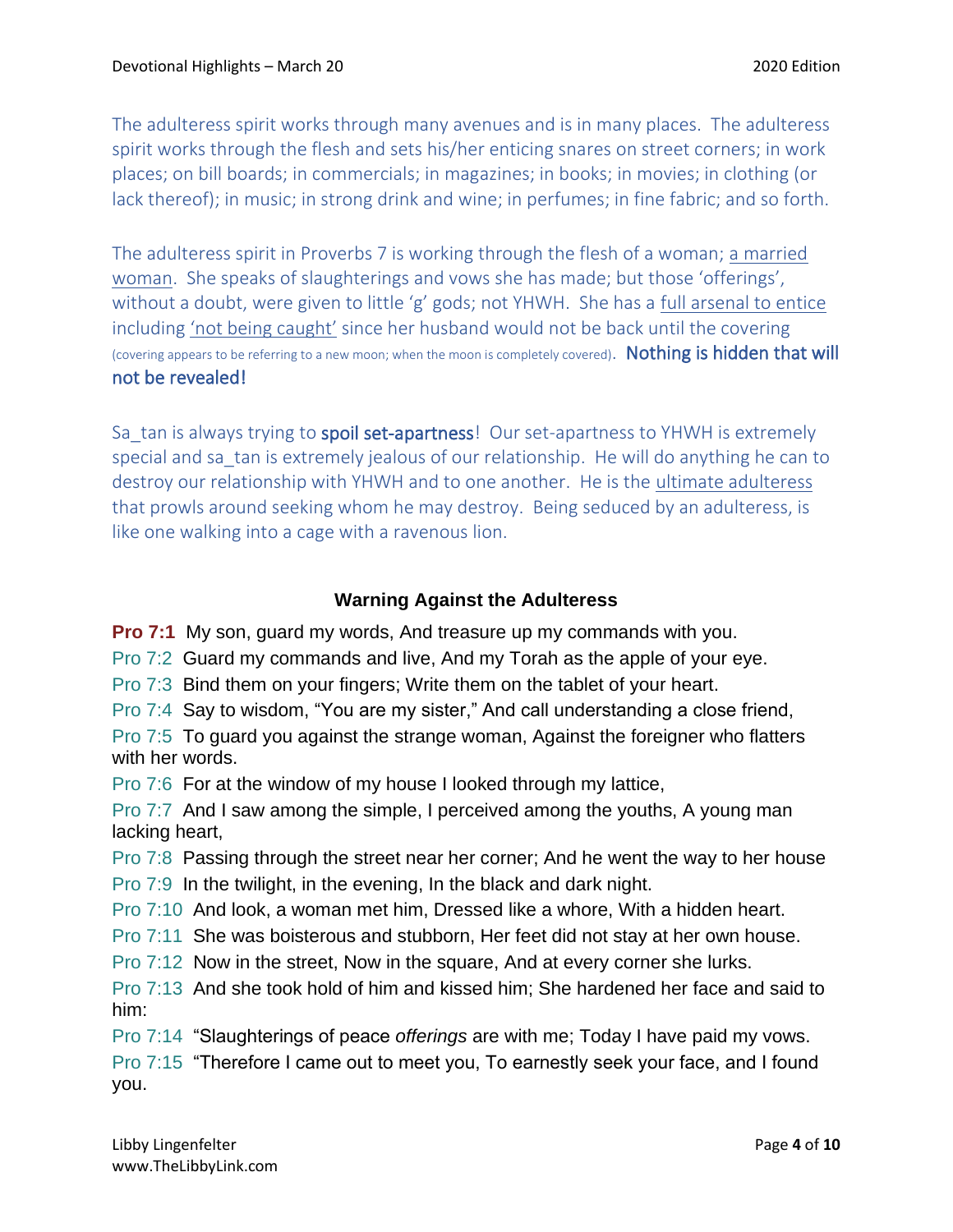Pro 7:16 "I have spread my bed with coverings, Coloured linens of Mitsrayim.

Pro 7:17 "I have sprinkled my bed with myrrh, aloes, and cinnamon.

Pro 7:18 "Come, let us take our fill of *carnal*-love until morning; Let us delight ourselves with love.

Pro 7:19 "For my husband is not at home; He has gone on a long journey;

Pro 7:20 "He took a bag of silver with him; He comes home on the day of the covering."

Pro 7:21 With her many words she leads him astray, With her smooth lips she seduces him.

Pro 7:22 He goes after her immediately, Like an ox he goes to the slaughter, And as in chains, a fool to the punishment,

Pro 7:23 Till an arrow strikes through his liver; Like a bird rushing into a snare, And did not know it would take his life.

Pro 7:24 And now, listen to me, you children; Pay attention to the words of my mouth:

Pro 7:25 Do not let your heart turn aside to her ways, Do not go astray in her paths.

Pro 7:26 For **many are the wounded** she has caused to fall, And **numerous all her killed ones.**

Pro 7:27 **Her house is the way to She'ol**, Going down to **the rooms of death**.

# **John 10**

What voice are we listening to? His voice or the voice of strangers? Eve listened to the voice of a stranger; Judas Iscariot listened to the voice of a stranger; Ananias and Sapphira listened to the voice of a stranger ; as well as many others. Once a person 'entertains' in their minds a voice not of YHWH, look out! That individual is taking the first step toward the old cliché of "The worse person you can fool is to fool yourself." For this very reason, many will be told, 'depart from Me, I never knew you'.

### **I Am the Good Shepherd**

**Joh 10:1** "Truly, truly, I say to you, he who does not enter through the door into the sheepfold, but climbs up by another way, that one is a thief and a robber.

Joh 10:2 "But he who enters through the door is the shepherd of the sheep.

Joh 10:3 "The doorkeeper opens for him, and the sheep hear his voice. And he calls his own sheep by name and leads them out.

Joh 10:4 "And when he has brought out his own sheep, he goes before them. And the sheep follow him, because they know his voice.

Joh 10:5 "And they shall by no means follow a stranger, but shall flee from him, because they do not know **the voice of strangers**."

Joh 10:6 יהושע used this figure of speech, but they did not know what He had been saying to them.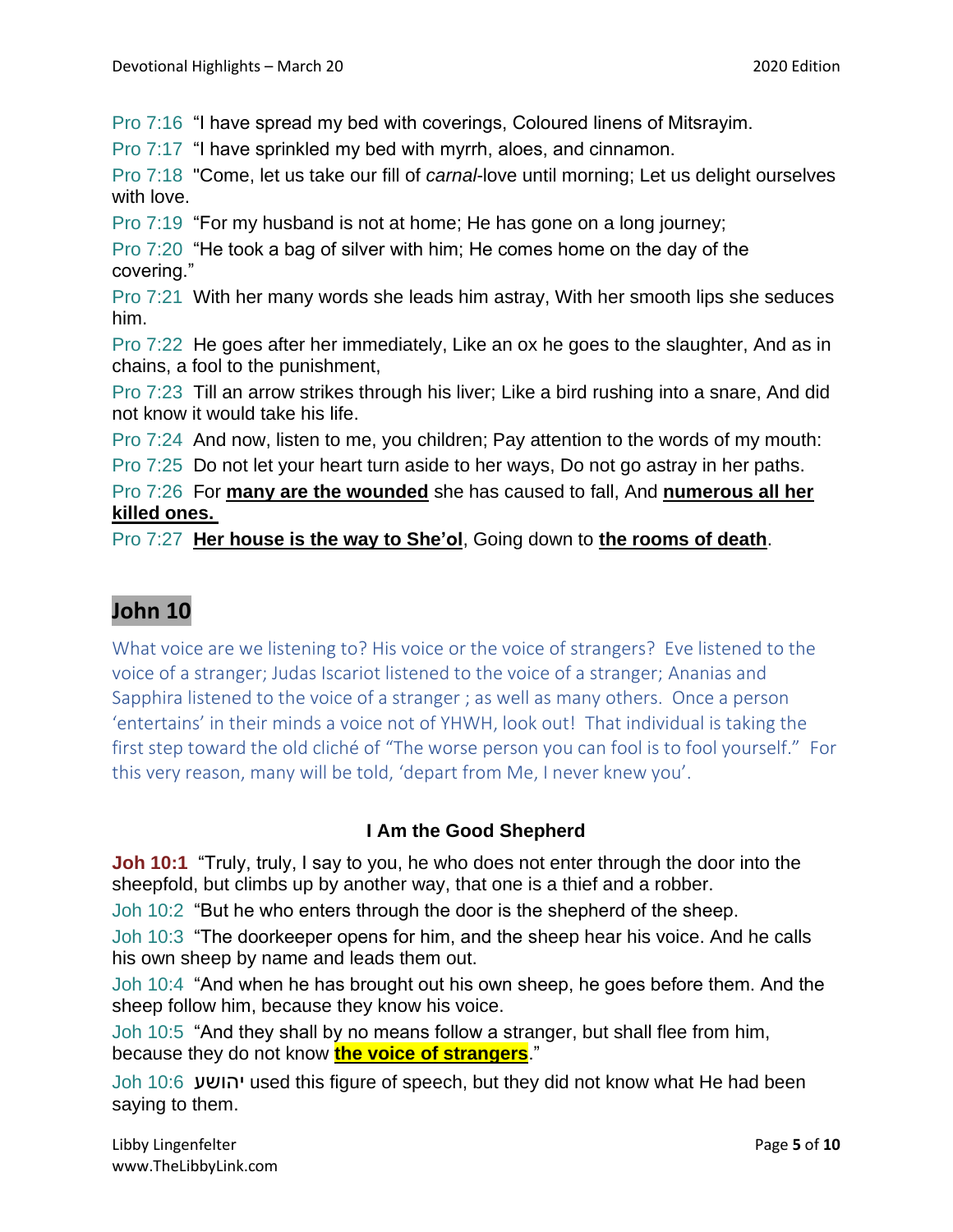Voices of strangers tell people there are many ways to YHWH. Voices of strangers tell you to go out and 'live life' for everything is now "under grace". Voices of strangers tell people to worship on 'Sunday' and keep pagan holidays of Christmas and Easter. Voices of strangers tell people to eat anything they want; and sadly, they disgustingly do so as 'programmed!'

Yahusha is the door! Not many doors! He is THE door! Hear what the Spirit is telling you! Time is short! The enemy is powerful! The enemy is playing many people as fools! Turn to YHWH, resist the enemy and he will flee! Don't begin 'reasoning within yourself' by doing things 'your way' or listening to a 'popular idol', a strange voice, in this world! YHWH's people pray, 'let Thy will be done'!

Joh 10:7 יהושע therefore said to them again, "Truly, truly, I say to you, I am the door of the sheep.

Joh 10:8 "All who came before Me are thieves and robbers, but the sheep did not hear them.

Joh 10:9 "I am the door. Whoever enters through Me, he shall be saved, and shall go in and shall go out and find pasture.

Through His flesh, the door, the outer veil of the Temple was torn top to bottom. Only those **set-apart** can enter the Holy Place. No one can come to the Father except through His Son. We are the temple and His Ruach HaKodesh, Holy Spirit, lives in us! Do not profane His temple; the body in which you live. It doesn't only affect the one person; it affects and 'infects' the Body of believers.

Satan will proclaim 'there are many ways' to "God"; just like Oprah does. These 'strange voices' are following the doctrines of demons disguised as 'religion and love' but they are from Satan. Our devotional time is very anointed by YHWH for such a time as this. May eyes see and hear Truth!

Joh 10:10 "The thief does not come except to steal, and to slaughter, and to destroy. I have come that they might possess life, and that they might possess it beyond measure.

Yahusha is the Good Shepherd and He is bringing His flocks together as the 'one new man'. Are you in His flock? Does He know you? Do you REALLY know Him? Are you reading His Word; investing time with Him to hear and know His voice? This is very important.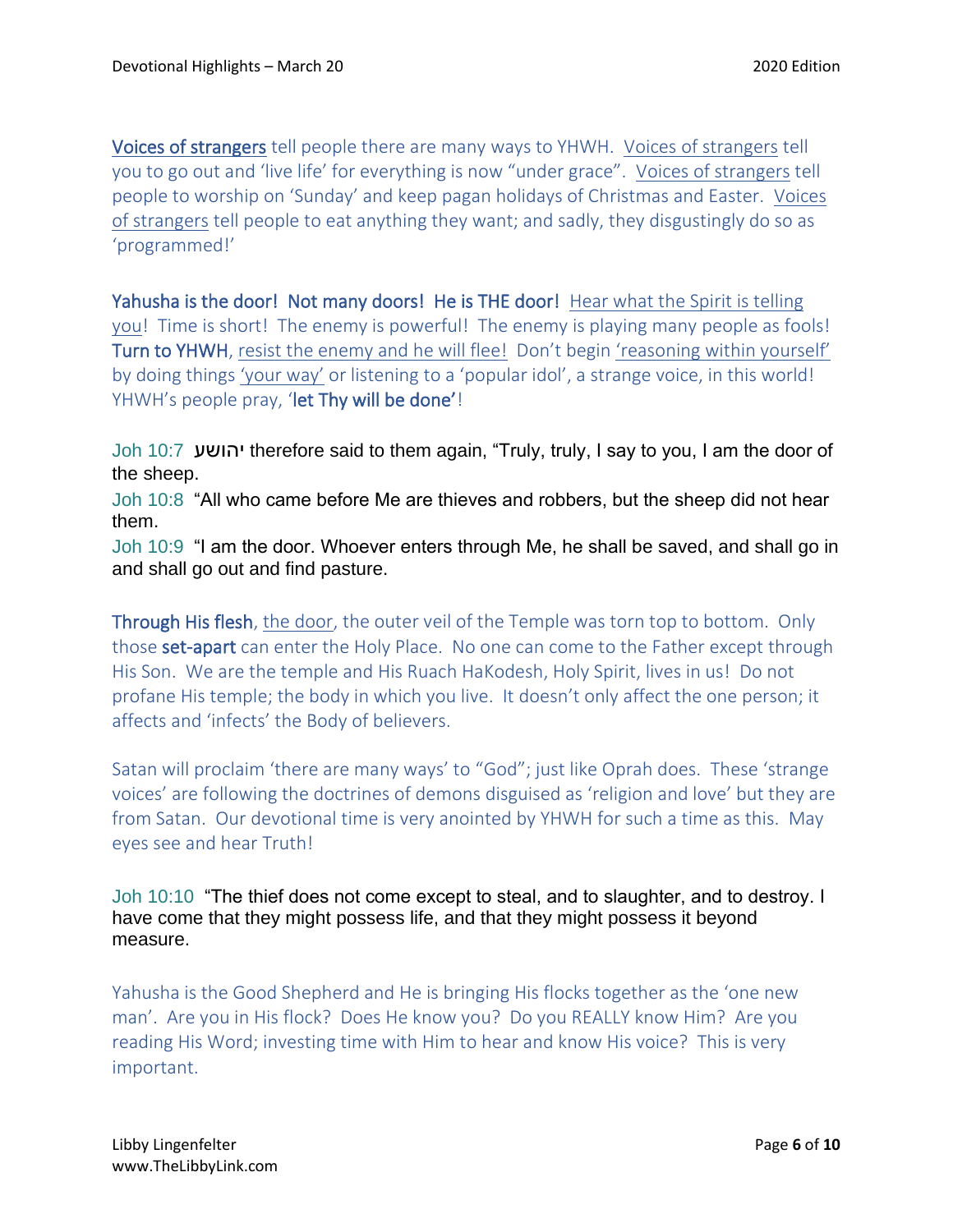Joh 10:11 "I am the good shepherd. The good shepherd lays down His life for the sheep.

Joh 10:12 "But the hireling, and not being a shepherd, one who does not own the sheep, sees the wolf coming and leaves the sheep and flees. And the wolf snatches the sheep and scatters them.

Joh 10:13 "Now the hireling flees because he is a hireling and is not concerned about the sheep.

Joh 10:14 "I am the good shepherd.<sup>a</sup> And I know Mine, and Mine know Me, Footnote: a Eze\_34:1-31 (all) espescially Eze\_34:11-12, Heb\_13:20, 1Pe\_2:25, 1Pe\_5:4.

Joh 10:15 even as the Father knows Me, and I know the Father. And I lay down My life for the sheep.

Joh 10:16 "And other sheep I have which are not of this fold – I have to bring them as well, and they shall hear My voice, and there shall be one flock, one shepherd.<sup>b</sup>

Footnote: bSee also Joh\_11:52, Eph\_2:13-19, Isa\_56:8, Eze\_34:23, Eze\_37:24.

Joh 10:17 "Because of this the Father loves Me, because I lay down My life, in order to receive it again.

Joh 10:18 "No one takes it from Me, but I lay it down of Myself. I have authority to lay it down, and I have authority to receive it again. This command I have received from My Father."

Joh 10:19 Again there came a division among the Yehuḏim because of these words, Joh 10:20 and many of them said, "He has a demon and is mad, why do you listen to Him?"

Joh 10:21 Others said, "These are not the words of one possessed by a demon. Is a demon able to open the eyes of the blind?"

There are many hierling shepherds! Many! Some are disguised very well as 'angels of 'light'; and for a season fool many. The hierling is just that! They do their 'job' for fame, power, glory, and the riches of this world. They are seducing Jezebel and Delilah spirits that have been 'Christianized' in the 'churches' many promoting Christian Zionism. The root word for 'church' comes from the same root as 'circus'. The original gathering of Yah's people, were referred to as assemblies or congregations. These are better terms.

When the wolf comes, and he will; the hireling will flee! Yahusha, the Good Shepherd, has laid down His life for the sheep! Only through Him has the enemy been defeated and only through Him can one be saved! We have been warned.

### **I and the Father Are One**

Joh 10:22 At that time the Hanukkah<sup>c</sup> came to be in Yerushalayim, and it was winter. Footnote: <sup>C</sup>Feast of Dedication, during which candles are lit every evening to commemorate Maccabean victory over Greeks in 165 BCE.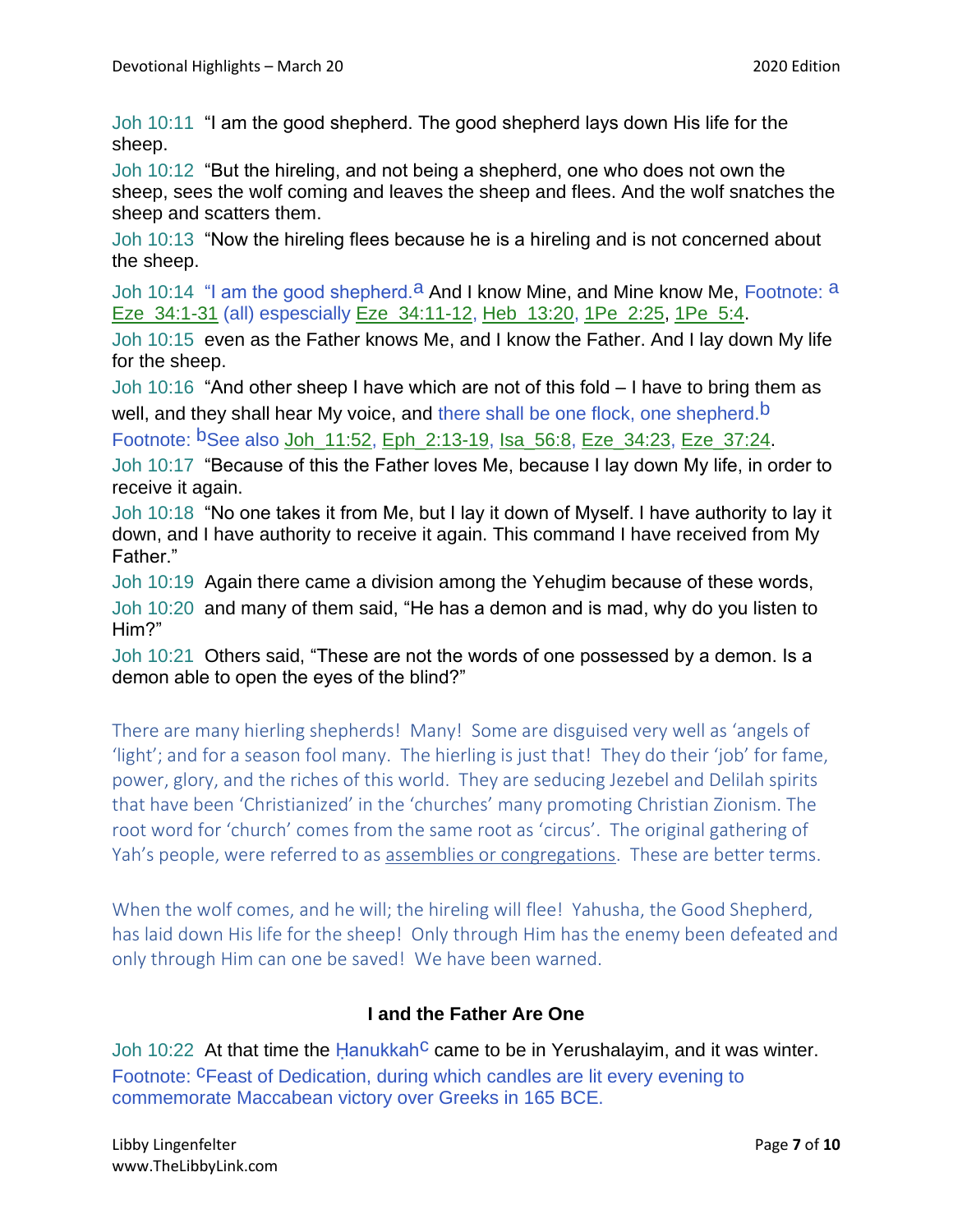Joh 10:23 And יהושע was walking in the Set-apart Place, in the porch of Shelomoh.

Joh 10:24 So the Yehuḏim surrounded Him and said to Him, "How long do You keep us in suspense? If You are the Messiah, say to us plainly."

Joh 10:25 יהושע answered them, "I have told you, and you do not believe. The works that I do in My Father's Name, they bear witness concerning Me.

Joh 10:26 "But you do not believe, because you are not of My sheep, as I said to you.

Joh 10:27 "My sheep hear My voice, and I know them, and they follow Me.<sup>d</sup> Footnote: dSee also Rev\_14:4-5.

Joh 10:28 "And I give them everlasting life, and they shall by no means ever perish, and no one shall snatch them out of My hand.

Joh 10:29 "My Father, who has given them to Me, is greater than all. And no one is able to snatch them out of My Father's hand.

Joh 10:30 "I and My Father are one."e Footnote: eOne - Hebrew: Eḥaḏ. See also Joh\_17:11, Joh\_17:21-23. Also Deu\_6:4.

Joh 10:31 Again the Yehudim picked up stones to stone Him.

Joh 10:32 יהושע answered them, "Many good works I have shown you from My Father. Because of which of these works do you stone Me?"

Joh 10:33 The Yehuḏim answered Him, saying, "We do not stone You for a good work, but for blasphemy, and because You, being a Man, make Yourself Elohim."

Joh 10:34 יהושע answered them, "Is it not written in your own Torah, 'I said, **"You are elohim" '**? Psa\_82:6.

Joh 10:35 "If He called them elohim, to whom the word of Elohim came – and it is impossible for the Scripture to be broken –

Joh 10:36 do you say of Him whom the Father set apart and sent into the world, 'You are blaspheming,' because I said, 'I am the Son of Elohim'?

Joh 10:37 "If I do not do the works of My Father, do not believe Me;

Joh 10:38 but if I do, though you do not believe Me, believe the works, so that you know and believe that the Father is in Me, and I in Him."

Joh 10:39 Therefore they were seeking again to seize Him, but He went forth out of their hand,

Joh 10:40 and went once more to the other side of the Yarděn to the place where Yoḥanan was immersing at first, and there He stayed.

Joh 10:41 And many came to Him and said, "Yoḥanan indeed did no sign, f yet all that Yoḥanan said about this Man was true." Footnote: fOr *miracle*.

Joh 10:42 And many believed in Him there.

#### **Yahusha and the Father are One**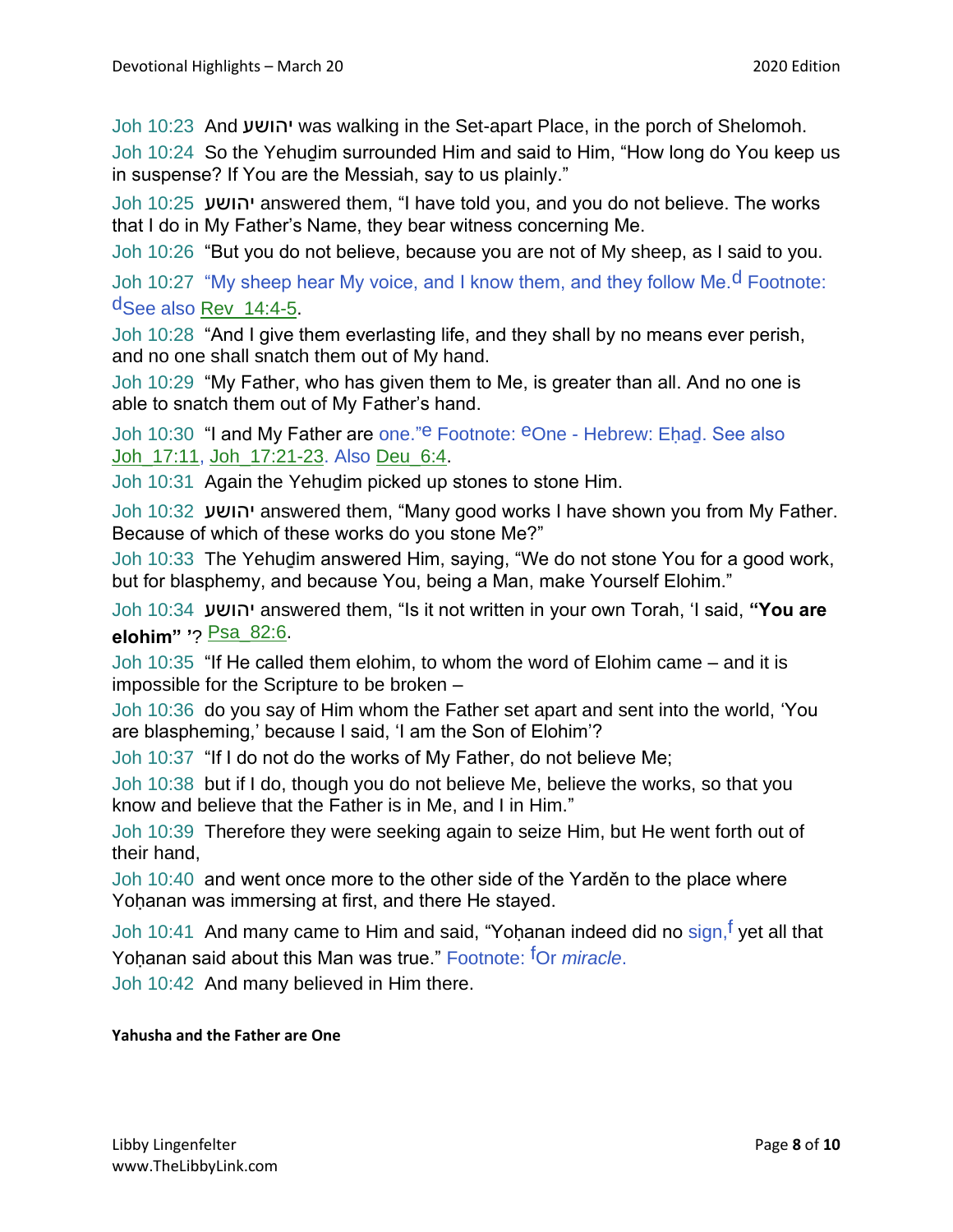Yahusha was walking in the Set-Apart place, in the porch of Solomon; during the time of the man-made holiday of the festival of lights, Hanukkah. This DOES NOT mean He was participating in this man-made festival. Ironically, Yahusha is the Light of the world; yet many participating in this 'festival of lights' were in the 'dark' and did not have His light.

The Yehudim question Him and when Yahusha states that He and His Father are one; they pick up stones to stone him. He teaches them from the Psalms, but they do not know His voice nor are they His sheep. They have listened to the voice of strangers; they are doing things their way; they are having their feasts; and are adding their rules to the Word of YHWH. They are following their god.

Again, Yahusha, divinely goes forth out of their hands and goes back to the other side of the Jordan.

## **Galatians 6**

We will not walk perfectly in this life. It is a process of growth from babes, as new believers in Yahusha; to becoming His mature bride. As we mature, we will make mistakes, and those around us will make mistakes, and trespass against YHWH. When we do, we should repent, and continue the race of sanctification; being set-apart to YHWH. We are made perfect through Him by Justification; we run the race of being set-apart by Sanctification; and we await our Glorification.

Gal 6:1 Brothers, if a man is overtaken in some trespass, you the spiritual ones, set such a one straight in a spirit of meekness, looking at yourself lest you be tried too.

Gal 6:2 Bear one another's burdens, and so complete the Torah of **Messiah**.

Gal 6:3 For if anyone thinks himself to be somebody, when he is not, he deceives himself.

Gal 6:4 But let each one examine his own work, and then he shall have boasting in himself alone, and not in another.

Gal 6:5 For **each one shall bear his own burden**.

Joh 3:17 "For Elohim did not send His Son into the world to judge the world, but that **the world through Him might be saved.**

1Jn 2:1 My little children, I write this to you, so that you do not sin. **And if anyone sins, we have an Intercessor with the Father,** יהושע **Messiah, a righteous One.**

1Jn 2:2 And He Himself is an atoning offering for our sins, and not for ours only but also for all the world.

And remember, YHWH is not mocked.